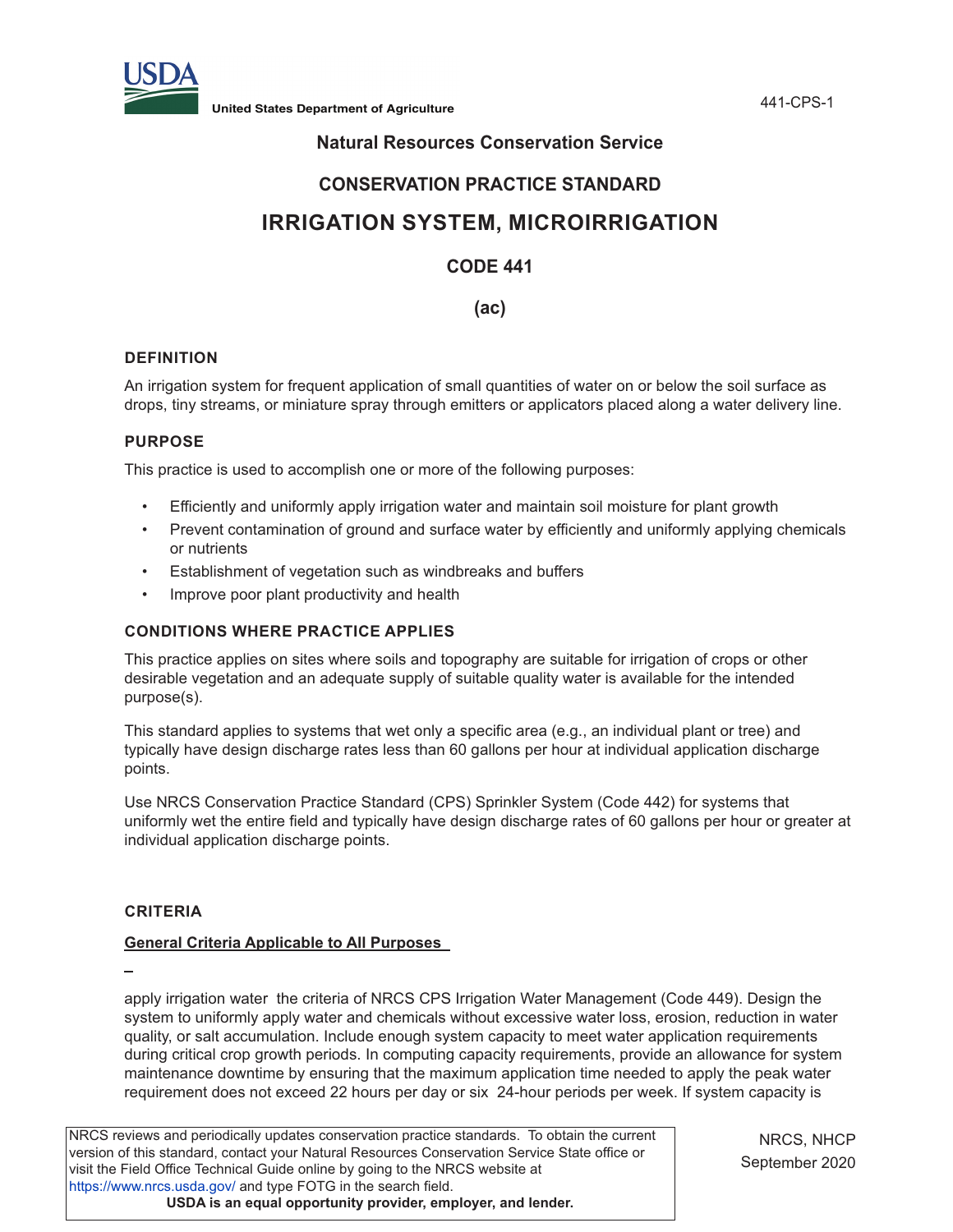limited and unable to meet the peak evapotranspiration requirement, adhere to the deficit irrigation plan as provided in the accompanying irrigation water management plan.

In the design capacity, include an allowance for reasonable water losses (evaporation, runoff, deep percolation, and system deterioration over time) and auxiliary water needs such as frost protection and cooling. If water test results indicate a need, include adequate water for leaching to maintain a steady state salt balance in the gross application volume calculation. If capacity is limited and unable to meet peak evapotranspiration requirements, develop a deficit irrigation plan.

Include all system appurtenances necessary for proper operation. Size and position each appurtenance in accordance with sound engineering principles and site-specific requirements. Appurtenances include, but are not limited to, totalizing flow measurement devices, water filtration, air vent valves, vacuum relief valves, pressure relief valves, water control valves, pressure gauges, pressure regulators, and pressure reducers.

When lateral emitter spacing or capacities vary with each row, design the laterals separately. Design and install main and submain lines to have safe velocities. Anchor mains, submains, manifolds, and laterals as needed to prevent undesired movement.

#### **Surface microirriagtion systems**

Install surface drip lateral lines on the ground along the plant row(s). Lay out lines in a serpentine pattern to provide at least 2 percent extra length for surface laterals to allow for expansion and contraction of the line. Pin or anchor aboveground drip lines to prevent dislodging or movement of the line away from the plants or pots. In lieu of pins, laterals may be buried (2–4 inches) below the soil surface and under mulch or plastic row covers.

#### **Subsurface drip irrigation**

Tubing depth and spacing are soil and crop dependent. Select the emitter line depth based on the auxiliary irrigation methods used for leaching, germination, and initial development. The maximum lateral line distance from the crop row is 24 inches for annual row crops.

#### **Water quality**

Test and assess the water supply for suitability for irrigation. Test the water for physical, chemical, and biological constituents commonly found in the area that may cause clogging of microirrigation system emitters. Use water test results to determine irrigation suitability and treatment requirements.

#### **Emitters**

Microirrigation emitters have inherent variabilities as a result of the manufacturing process. Use the manufacturer's coefficient of variation (CV) to assess acceptability of a particular product for a given application. Use products that have a CV of less than 0.05 for point source emitters and less than 0.07 for line source emitters.

Determine the design discharge rate for emitters based on manufacturer's data for expected operating conditions. Limit discharge rates to avoid creating runoff within the immediate application area. Select emitter spacing along each lateral to provide adequate water distribution and percent wetted area (Pw) to the plant root zone. Use procedures found in NRCS National Engineering Handbook (NEH) (Title 210), Part 623, Chapter 7, "Microirrigation," to calculate Pw.

#### **Operating pressure**

Select the design operating pressure in accordance with published manufacturer's recommendations. Account for pressure losses and gains through system components and field elevation effect. Design mains and submain lines to supply water to all manifold and lateral lines at a flow rate and pressure not less than the minimum design requirements of each subunit.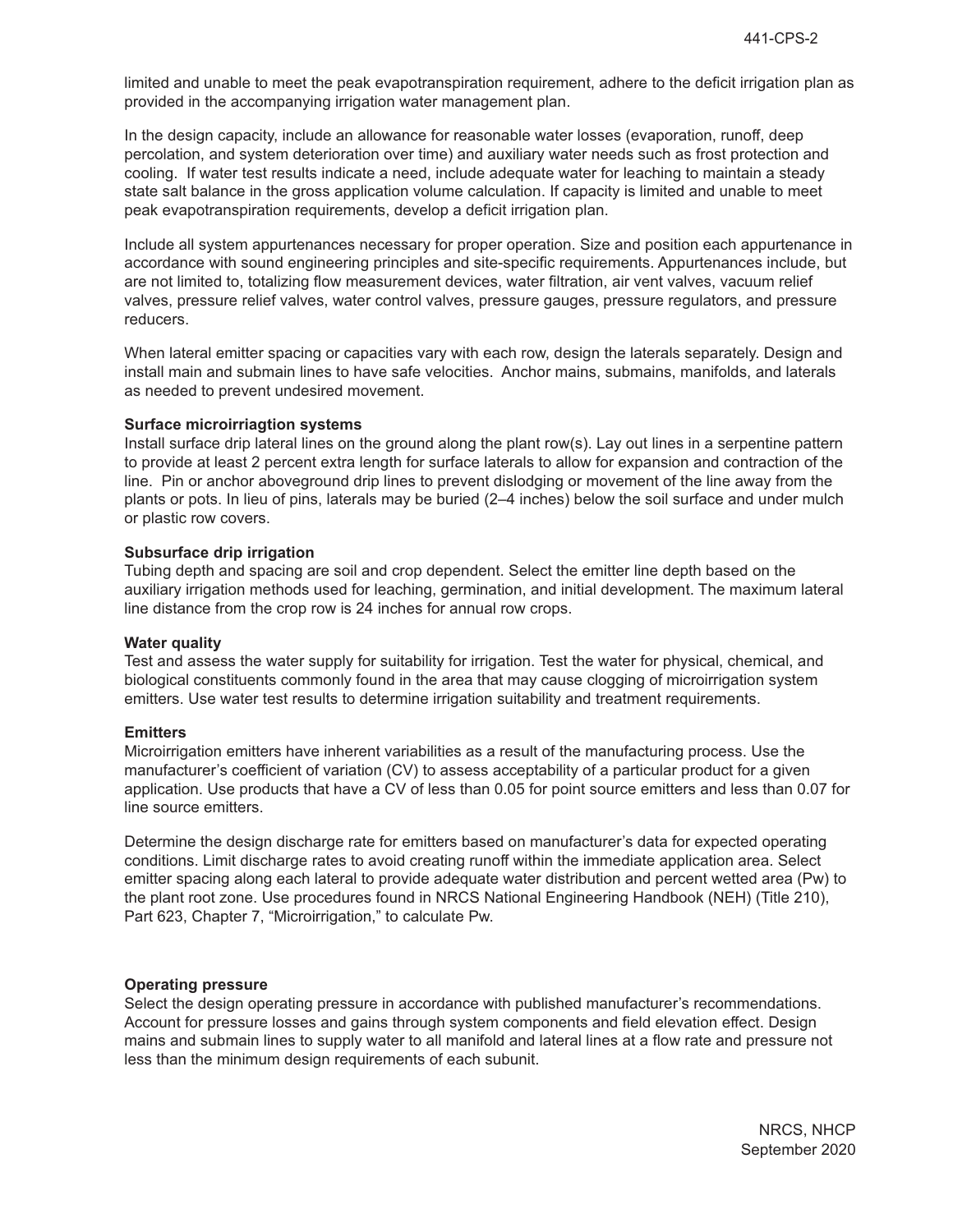Provide adequate pressure to overcome all friction losses in the pipelines and appurtenances such as valves and filters. Maintain flow velocities at no more than 5.0 feet per second in all mains and submains or provide measures to adequately protect the pipe network against surge pressures where velocity restriction is not feasible (e.g., system flushing). Do not exceed the manufacturer's recommendations for maximum pressure in any lateral or manifold during any phase of operation.

Design manifold and lateral lines operating at the design pressure to provide uniform discharge to all applicators in an irrigation subunit or zone. The flows to all emitters in an irrigation subunit or zone must not have a total variation greater than 20 percent of the design discharge rate. Follow manufacturer recommendations concerning internal pressure during all phases of operation.

Use the criteria in NRCS CPS Irrigation Pipeline (Code 430) to design mains and submains.

#### **Emission uniformity**

Size mains, submains, and laterals to maintain subunit (zone) emission uniformity (EU) within recommended limits. Use procedures found in 210-NEH-623-7 to determine EU. Emitter uniformity for microirrigation systems equipped for chemigation must be at least 85 percent.

#### **Filters**

Provide a filtration system at the system inlet. Design the filters for a maximum head loss of 5 pounds per square inch (psi) under clean conditions. Base the maximum design head loss across a filter before cleaning on manufacturer's recommendations. In the absence of manufacturer's data, use a maximum head loss across a filter of 10 psi before cleaning.

Size the filtration system to prevent the passage of solids in sizes or quantities that might obstruct emitter openings. Design the filtration system to remove solids based on the emitter manufacturer's recommendations. In the absence of manufacturer's data or recommendations, design filtration systems to remove solids equal to or greater than one-tenth the emitter opening diameter.

Ensure filter backflush does not cause discharge of media material, excessive flush water, or unacceptable EU. To prevent erosion and/or chemical contamination, ensure the design provides for disposal and utilization of filter backflush water.

#### **Air/vacuum relief valves**

Design and install air and vacuum relief valves at system manifolds and lateral summits. Design and locate all vacuum relief valves to prevent introduction of soil particles into the irrigation system. Install air and vacuum relief valves on both sides of all subunit or manifold water supply control valves.

#### **Pressure regulators**

Use pressure regulators where topography and the type of applicator dictate their use.

#### **System flushing**

Install appropriate fittings above ground at the end of all mains, submains, and lateral flush manifolds to facilitate flushing. An acceptable alternative to flush manifolds is the installation of fittings at the end of individual laterals to provide flushing above ground or into a drainage ditch.

Design the system to provide a minimum flow velocity of 1 foot per second during flushing. Do not exceed flush velocities of 7 feet per second in submains or manifolds located downstream from a control valve.Do not exceed the manufacturer's maximum recommended flushing pressure in laterals. Include a pressure gauge and/or Schrader valve tap at each flushing manifold outlet serving subsurface drip irrigation systems.

> NRCS, NHCP September 2020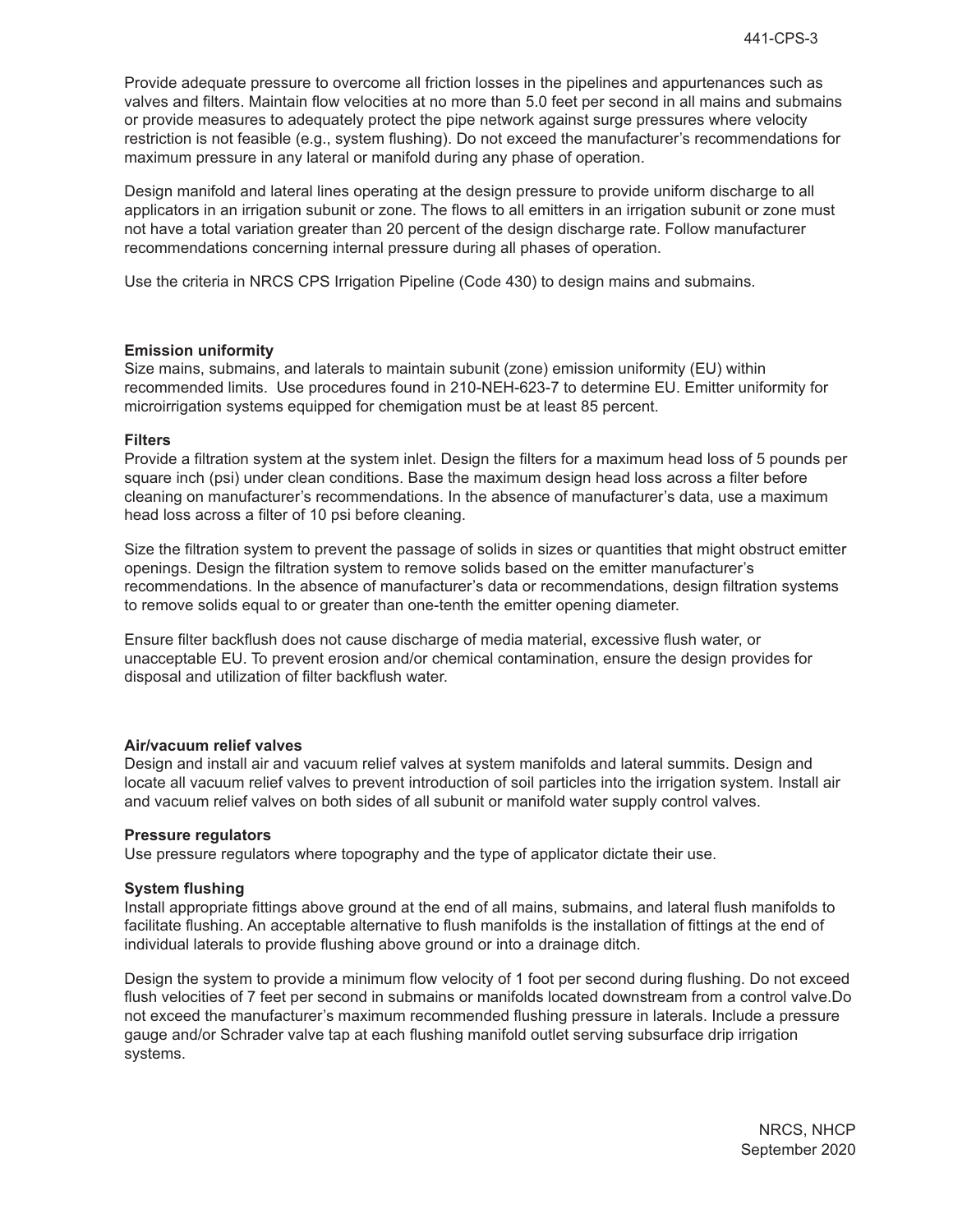Make provisions for flush water discharged so that it does not cause erosion, water quality problems, or problems for electrical equipment, control valves, or hookups.

#### **Additional Criteria for Preventing Contamination of Ground and Surface Water**

Ground and surface water contamination from microirrigation can occur when nutrients, pesticides, or water treatment chemicals (collectively known as chemigation) are applied through the system. Apply nutrients and pesticides based on the criteria in NRCS CPS Nutrient Management (Code 590) and NRCS CPS Pest Management Conservation System (Code 595). For water treatment chemicals, follow the manufacturer's requirements for safe application.Conduct chemigation in the minimum amount of time necessary to deliver the chemicals and flush the lines.

Provide backflow prevention devices on all microirrigation systems equipped for chemigation. Install injectors for chemigation and other automatic operating equipment in accordance with manufacturer's recommendations.

Apply chemicals at the rate and timing prescribed by the nutrient management plan, pest management plan, or manufacturer's recommendations. Do not exceed label recommendations.

Use testing of water supplies to avoid chemical reactions that might result in precipitate or biological plugging of emitters.

### **Additional Criteria for Establishing Desired Vegetation**

#### **System capacity**

Design the system with capacity to provide supplemental water at a rate that will ensure establishment and survival of planned vegetation. Net application volumes per plant are dependent on the species of tree or shrub and their age (e.g., first, second, and subsequent years). Determine the gross application volume per plant using field application efficiency consistent with the type of microirrigation system planned.

Systems used only for establishing vegetation may utilize manual flush screen filters and manual flush valves or fittings at individual lateral ends. Install laterals, manifolds, submains, and mains using requirements found under General Criteria Applicable to All Purposes.

## **CONSIDERATIONS**

When planning this practice consider the following, as applicable:

- Because of the potential for emitter clogging, water quality is often the most important consideration when determining whether a microirrigation system is feasible.
- Chemical treatment of irrigation supply water may be required to prevent emitter clogging. This may include pH adjustment to prevent or remove scale and/or biocides to prevent or dissolve biological growth in the system. Calcium and iron precipitates are common when ground water is used. Biological growth often occurs when surface water is used.
- In the absence of local experience, use a field application efficiency of 80 percent to estimate system capacity.
- In arid climates with subsurface systems, natural precipitation and stored soil water is often inadequate to provide crop germination. Special provisions in addition to the microirrigation system, may be needed for germination (i.e., portable sprinklers). Limit the depth of subsurface systems on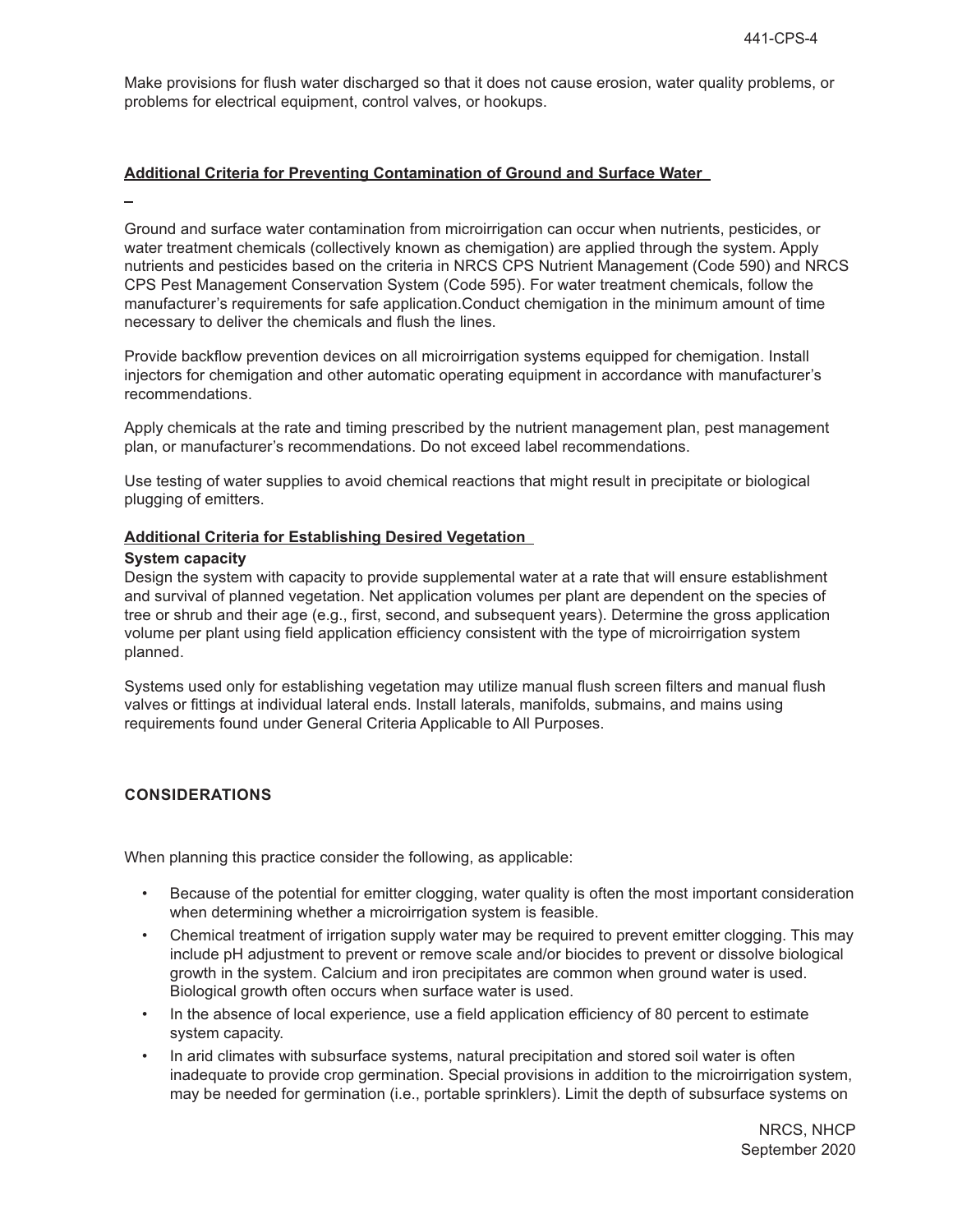annual crops to retain the ability of the system to germinate seeds, unless providing other provisions for this function.

- During establishment of windbreaks, use longer, less frequent irrigations to encourage deeper root development to increase drought tolerance.
- Rodents can cause problems by chewing on plastic components of microirrigation systems. Take this into consideration when selecting materials and deciding on above, shallow, or belowground system installation.
- Organic farmers often apply less soluble fertilizers through microirrigation systems. This may require extra precautions against emitter clogging.
- Field shape and slope often dictate the most economical lateral direction. Laying laterals downslope can allow for longer lateral run lengths and lateral size reduction. However, the designer must ensure pressure stays in an acceptable range. Uneven topography may require the use of pressure-compensating emitters.
- Economic assessments of alternative designs should include equipment, installation, and chemigation alternatives as well as operating costs.
- It is preferable to have an air/vacuum relief with continuous air release function on the main-line side of zone valves.
- Include secondary screen filters following the media filters or a rinse cycle valve to reduce the potential for release of contaminants following the backwashing process.
- To reduce the potential for runoff contamination, avoid chemigation when rainfall is expected unless the system applies chemicals under plastic mulch.
- Place laterals upslope of crop rows when they are on the contour to assure even wetting patterns within the root zone.
- When considering irrigation alternatives, compared to systems that wet the entire soil surface, microirrigation has the potential to save energy due to reduced water usage, and in some situations, reduced operating pressures.

## **PLANS AND SPECIFICATIONS**

Prepare plans and specifications that describe the requirements for properly installing the practice to achieve its intended purpose. As a minimum include—

- A plan map showing the location, key elevations, system layout documenting material, and sizes of all pipelines, control valves, air/vacuum valves, pressure regulating valves, wellhead components, and other appurtenances.
- System design pressure and flow rate.
- Subunit location, dimensions, and layout.
- Emitter type, exponent, flow coefficient, design operating pressure, and flow rate.
- Appurtenance location, type, size, and installation requirements.

Provide site-specific construction specifications that describe in writing the installation requirements of the irrigation system and all associated components.

## **OPERATION AND MAINTENANCE**

Develop and review a site-specific operation and maintenance (O&M) plan with the landowner/operator. Provide specific instructions in the O&M plan for operating and maintaining the system to ensure it functions properly, including references to periodic inspections and the prompt repair or replacement of damaged components.